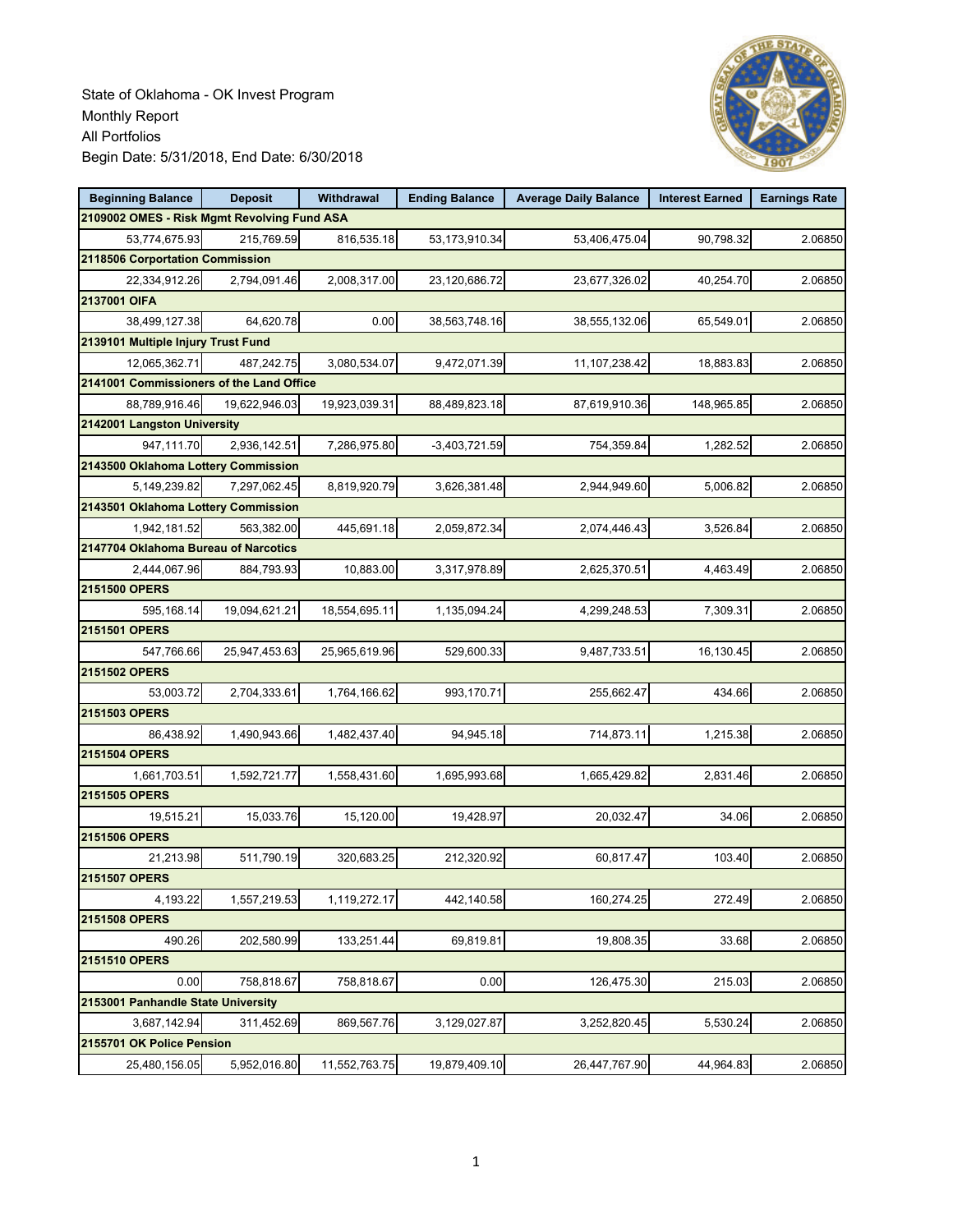| <b>Beginning Balance</b>                  | <b>Deposit</b>         | Withdrawal     | <b>Ending Balance</b> | <b>Average Daily Balance</b> | <b>Interest Earned</b> | <b>Earnings Rate</b> |  |  |  |  |
|-------------------------------------------|------------------------|----------------|-----------------------|------------------------------|------------------------|----------------------|--|--|--|--|
|                                           | 2169502 Tax Commission |                |                       |                              |                        |                      |  |  |  |  |
| 388,510,509.94                            | 416, 161, 281.39       | 381,192,280.35 | 423,479,510.98        | 207,853,866.39               | 353,380.05             | 2.06850              |  |  |  |  |
| 2169520 Tax Commission                    |                        |                |                       |                              |                        |                      |  |  |  |  |
| 3,539,825.70                              | 3,574,696.74           | 4,003,314.16   | 3,111,208.28          | 6,133,366.68                 | 10,427.56              | 2.06850              |  |  |  |  |
| 2169521 Tax Commission                    |                        |                |                       |                              |                        |                      |  |  |  |  |
| 40,791,681.74                             | 43,224,770.49          | 41,074,840.76  | 42,941,611.47         | 22,930,304.41                | 38,984.66              | 2.06850              |  |  |  |  |
| 2174007 State Treasurer                   |                        |                |                       |                              |                        |                      |  |  |  |  |
| 1,151,039.11                              | 121,455.39             | 0.00           | 1,272,494.50          | 1,256,300.45                 | 2,135.88               | 2.06850              |  |  |  |  |
| 2183006 DHS - CSED                        |                        |                |                       |                              |                        |                      |  |  |  |  |
| 19.466.994.43                             | 10,936,915.01          | 13,808,701.37  | 16,595,208.07         | 17,579,334.66                | 29,887.28              | 2.06850              |  |  |  |  |
| 7200039 Oklahoma Boll Weevil Eradication  |                        |                |                       |                              |                        |                      |  |  |  |  |
| 1,911,856.14                              | 101,185.32             | 20,145.86      | 1,992,895.60          | 1,946,523.34                 | 3,309.36               | 2.06850              |  |  |  |  |
| 7200320 Department of Wildlife            |                        |                |                       |                              |                        |                      |  |  |  |  |
| 1,671,130.72                              | 3,972,858.70           | 3,488,328.89   | 2,155,660.53          | 2,206,462.23                 | 3,751.29               | 2.06850              |  |  |  |  |
| 7200359 OERB                              |                        |                |                       |                              |                        |                      |  |  |  |  |
| 10,992,516.53                             | 1,707,307.33           | 1,709,964.55   | 10,989,859.31         | 11,695,770.78                | 19.884.41              | 2.06850              |  |  |  |  |
| 7200370 OIFA                              |                        |                |                       |                              |                        |                      |  |  |  |  |
| 395,495.30                                | 123,520.68             | 56,659.16      | 462.356.82            | 437,262.33                   | 743.41                 | 2.06850              |  |  |  |  |
| 7200391 Multiple Injury Trust Fund        |                        |                |                       |                              |                        |                      |  |  |  |  |
| 95,942.90                                 | 87,018.43              | 98,413.45      | 84,547.88             | 105,312.89                   | 179.05                 | 2.06850              |  |  |  |  |
| 7200410 Commissioners of the Land Office  |                        |                |                       |                              |                        |                      |  |  |  |  |
| 2,001,558.75                              | 0.00                   | 74,911.21      | 1,926,647.54          | 1,955,882.55                 | 3,325.27               | 2.06850              |  |  |  |  |
| 7200435 Oklahoma Lottery Commission       |                        |                |                       |                              |                        |                      |  |  |  |  |
| 23,260,060.09                             | 8,798,535.43           | 6,469,342.15   | 25,589,253.37         | 24,531,205.30                | 41,706.41              | 2.06850              |  |  |  |  |
| 7200515 OPERS                             |                        |                |                       |                              |                        |                      |  |  |  |  |
| 227,457.81                                | 550,862.53             | 404,597.33     | 373,723.01            | 550,482.31                   | 935.90                 | 2.06850              |  |  |  |  |
| 7200557 Oklahoma Police Pension           |                        |                |                       |                              |                        |                      |  |  |  |  |
| 21,274.60                                 | 309,021.74             | 330,296.34     | 0.00                  | 35,917.11                    | 61.06                  | 2.06850              |  |  |  |  |
| 7200588 Real Estate Commission            |                        |                |                       |                              |                        |                      |  |  |  |  |
| 532,681.02                                | 56,999.01              | 39,539.56      | 550,140.47            | 539,682.12                   | 917.53                 | 2.06850              |  |  |  |  |
| 7200830 Department of Human Services      |                        |                |                       |                              |                        |                      |  |  |  |  |
| 50,329.32                                 | 84.52                  | 0.00           | 50,413.84             | 50,399.75                    | 85.69                  | 2.06850              |  |  |  |  |
| 7201825 University Hospitals Authority    |                        |                |                       |                              |                        |                      |  |  |  |  |
| 6,286,208.40                              | 615,509.00             | 10,510.12      | 6,891,207.28          | 6,837,364.21                 | 11,624.46              | 2.06850              |  |  |  |  |
| 7205090 OMES Risk Management Division/DSC |                        |                |                       |                              |                        |                      |  |  |  |  |
| 54,477,858.13                             | 2,127,715.10           | 845, 163.44    | 55,760,409.79         | 54,734,130.20                | 93,055.52              | 2.06850              |  |  |  |  |
| 7205204 JM Davis Arms & Historical Museum |                        |                |                       |                              |                        |                      |  |  |  |  |
| 3,276.94                                  | 5.50                   | 0.00           | 3,282.44              | 3,281.52                     | 5.58                   | 2.06850              |  |  |  |  |
| 7205320 Department of Wildlife            |                        |                |                       |                              |                        |                      |  |  |  |  |
| 521,295.82                                | 144,593.06             | 23,795.37      | 642,093.51            | 593,662.16                   | 1,009.31               | 2.06850              |  |  |  |  |
| 7205359 Sustaining OK Energy Resources    |                        |                |                       |                              |                        |                      |  |  |  |  |
| 4,000,768.71                              | 119,138.92             | 140,282.14     | 3,979,625.49          | 3,975,648.93                 | 6,759.15               | 2.06850              |  |  |  |  |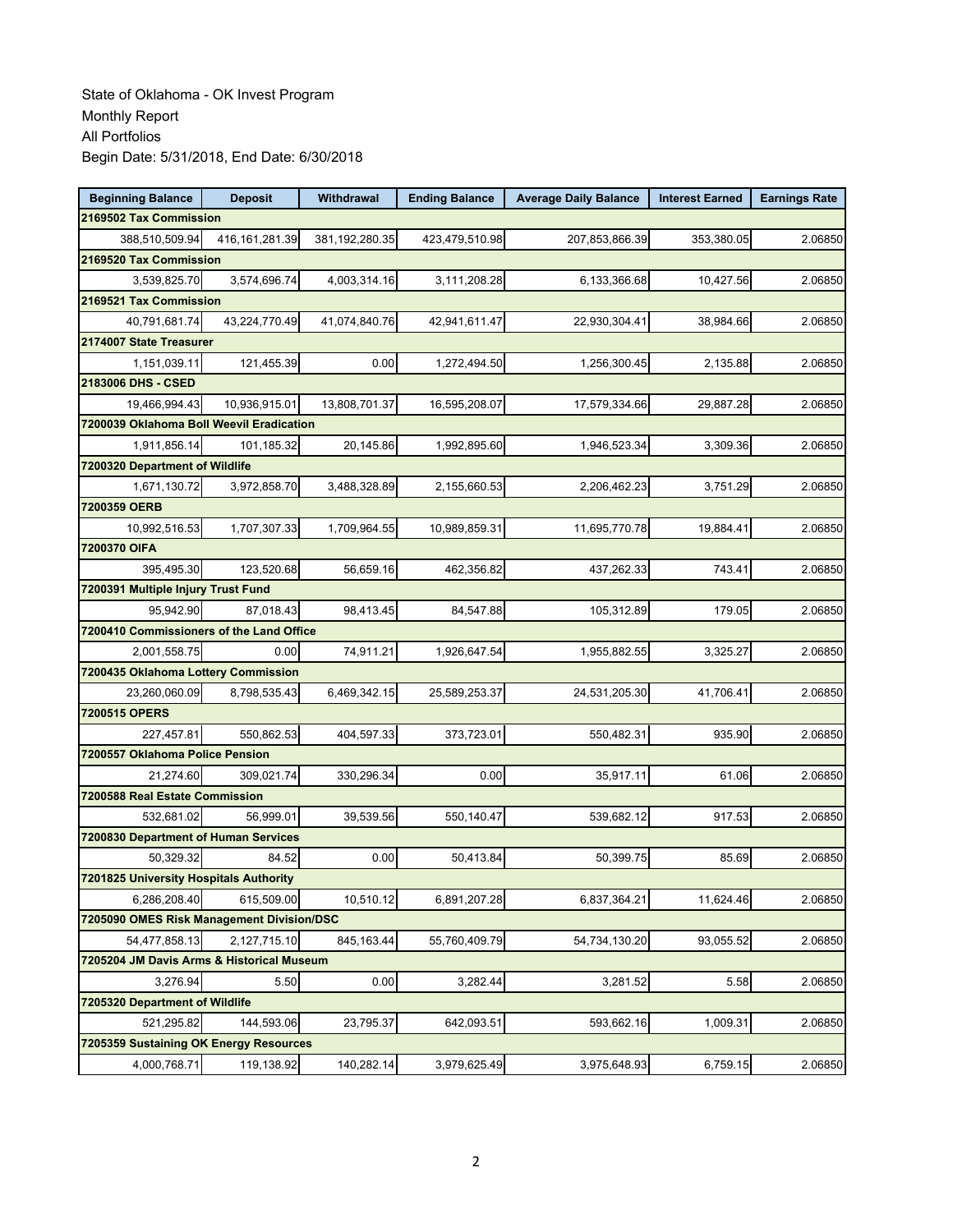| <b>Beginning Balance</b>                          | <b>Deposit</b> | Withdrawal   | <b>Ending Balance</b> | <b>Average Daily Balance</b> | <b>Interest Earned</b> | <b>Earnings Rate</b> |  |  |
|---------------------------------------------------|----------------|--------------|-----------------------|------------------------------|------------------------|----------------------|--|--|
| 7205435 Oklahoma Lottery Commission               |                |              |                       |                              |                        |                      |  |  |
| 227,243.44                                        | 6,490.72       | 0.00         | 233,734.16            | 232,652.37                   | 395.54                 | 2.06850              |  |  |
| 7205515 OPERS                                     |                |              |                       |                              |                        |                      |  |  |
| 188,383.94                                        | 26,001.06      | 0.00         | 214,385.00            | 196,898.95                   | 334.76                 | 2.06850              |  |  |
| 7205563 OK Bd for Private Vocational Schools      |                |              |                       |                              |                        |                      |  |  |
| 190,363.96                                        | 56,677.50      | 15,511.17    | 231,530.29            | 207,775.22                   | 353.25                 | 2.06850              |  |  |
| 7205630 Oklahoma Department of Securities         |                |              |                       |                              |                        |                      |  |  |
| 398,337.69                                        | 500.00         | 8.507.14     | 390,330.55            | 392,364.37                   | 667.07                 | 2.06850              |  |  |
| 7205807 Oklahoma Health Care Authority            |                |              |                       |                              |                        |                      |  |  |
| 1,230,444.52                                      | 2,712.87       | 0.00         | 1,233,157.39          | 1,232,705.25                 | 2,095.77               | 2.06850              |  |  |
| 7210270 State Election Board                      |                |              |                       |                              |                        |                      |  |  |
| 5,219,234.89                                      | 7,837.88       | 142,986.25   | 5,084,086.52          | 5,144,332.46                 | 8,746.07               | 2.06850              |  |  |
| 7210320 Department of Wildlife                    |                |              |                       |                              |                        |                      |  |  |
| 1,257,095.88                                      | 43,267.97      | 49,537.64    | 1,250,826.21          | 1,266,069.91                 | 2,152.49               | 2.06850              |  |  |
| 7210350 Oklahoma Historical Society               |                |              |                       |                              |                        |                      |  |  |
| 27.38                                             | 0.05           | 0.00         | 27.43                 | 27.42                        | 0.05                   | 2.06850              |  |  |
| 7210400 Office of Juvenile Affairs                |                |              |                       |                              |                        |                      |  |  |
| 56,189.38                                         | 94.31          | 0.00         | 56,283.69             | 56,267.97                    | 95.66                  | 2.06850              |  |  |
| 7210410 Commissioners of the Land Office          |                |              |                       |                              |                        |                      |  |  |
| 20,131,693.50                                     | 33,789.32      | 7,157,124.00 | 13,008,358.82         | 18,012,714.07                | 30,624.08              | 2.06850              |  |  |
| 7210515 OPERS                                     |                |              |                       |                              |                        |                      |  |  |
| 15,851.61                                         | 4,254.72       | 0.00         | 20,106.33             | 16,640.29                    | 28.29                  | 2.06850              |  |  |
| 7210570 State Board of Licensure for Professional |                |              |                       |                              |                        |                      |  |  |
| 754,219.37                                        | 1,265.89       | 0.00         | 755,485.26            | 755,274.28                   | 1,284.07               | 2.06850              |  |  |
| 7210588 Real Estate Commission                    |                |              |                       |                              |                        |                      |  |  |
| 352,319.97                                        | 9,988.37       | 1,021.94     | 361,286.40            | 355,582.75                   | 604.54                 | 2.06850              |  |  |
| 7215320 Department of Wildlife                    |                |              |                       |                              |                        |                      |  |  |
| 3,002,489.71                                      | 24,582.30      | 0.00         | 3,027,072.01          | 3,019,717.21                 | 5,133.93               | 2.06850              |  |  |
| 7215566 Tourism & Recreation Department           |                |              |                       |                              |                        |                      |  |  |
| 7,385,024.67                                      | 2,519,266.85   | 2,899,526.94 | 7,004,764.58          | 7,675,685.43                 | 13,049.72              | 2.06850              |  |  |
| 7215585 Department of Public Safety               |                |              |                       |                              |                        |                      |  |  |
| 1,073,562.44                                      | 43,875.75      | 28,513.20    | 1,088,924.99          | 1,074,330.10                 | 1,826.51               | 2.06850              |  |  |
| 7215670 JD McCarty Center                         |                |              |                       |                              |                        |                      |  |  |
| 362,545.09                                        | 3,672.99       | 1,045.95     | 365, 172. 13          | 362,829.78                   | 616.86                 | 2.06850              |  |  |
| 7216805 Department of Rehabilitation Services     |                |              |                       |                              |                        |                      |  |  |
| 579,401.28                                        | 1,465.81       | 6,490.57     | 574,376.52            | 578,189.90                   | 983.00                 | 2.06850              |  |  |
| 7220090 OSF Building Project Fund                 |                |              |                       |                              |                        |                      |  |  |
| 0.42                                              | 0.00           | 0.00         | 0.42                  | 0.42                         | 0.00                   | 2.06850              |  |  |
| 7220320 Dept of Wildlife Conservation             |                |              |                       |                              |                        |                      |  |  |
| 3,302,243.31                                      | 856,553.28     | 28,378.94    | 4,130,417.65          | 3,473,222.33                 | 5,904.95               | 2.06850              |  |  |
| 7220585 Department of Public Safety               |                |              |                       |                              |                        |                      |  |  |
| 3,431,708.00                                      | 287,406.61     | 36,042.56    | 3,683,072.05          | 3,522,567.87                 | 5,988.85               | 2.06850              |  |  |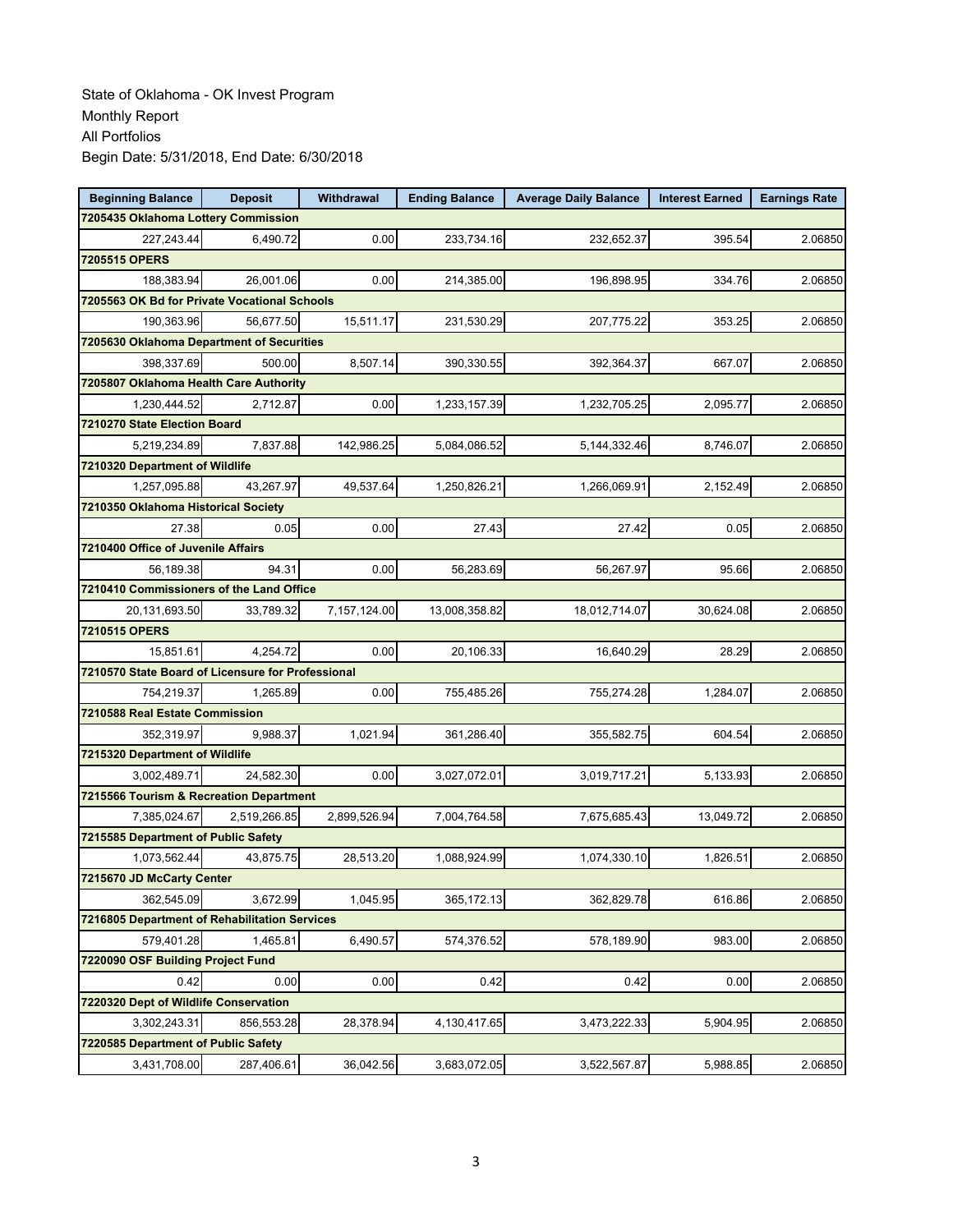| <b>Beginning Balance</b>                    | <b>Deposit</b>                    | Withdrawal    | <b>Ending Balance</b> | <b>Average Daily Balance</b> | <b>Interest Earned</b> | <b>Earnings Rate</b> |  |  |  |
|---------------------------------------------|-----------------------------------|---------------|-----------------------|------------------------------|------------------------|----------------------|--|--|--|
| 7220830 Department of Human Services        |                                   |               |                       |                              |                        |                      |  |  |  |
| 0.08                                        | 0.00                              | 0.00          | 0.08                  | 0.08                         | 0.00                   | 2.06850              |  |  |  |
|                                             | 7225040 Department of Agriculture |               |                       |                              |                        |                      |  |  |  |
| 721,414.51                                  | 3,601.22                          | 30,666.67     | 694,349.06            | 705,784.41                   | 1,199.93               | 2.06850              |  |  |  |
| 7225830 Department of Human Services        |                                   |               |                       |                              |                        |                      |  |  |  |
| 330,191.65                                  | 34,566.74                         | 0.00          | 364,758.39            | 350,617.82                   | 596.10                 | 2.06850              |  |  |  |
| 7230220 Oklahoma Crime Victims Compensation |                                   |               |                       |                              |                        |                      |  |  |  |
| 2,291,207.37                                | 121,553.59                        | 648,490.55    | 1,764,270.41          | 2,113,782.89                 | 3.593.72               | 2.06850              |  |  |  |
| 7230345 Department of Transportation        |                                   |               |                       |                              |                        |                      |  |  |  |
| 3,204,842.83                                | 467,645.18                        | 2,101,263.93  | 1,571,224.08          | 1,784,111.51                 | 3,033.23               | 2.06850              |  |  |  |
| 7230566 Tourism & Recreation Department     |                                   |               |                       |                              |                        |                      |  |  |  |
| 3,237,742.07                                | 316,790.97                        | 103,845.74    | 3,450,687.30          | 3,414,261.66                 | 5,804.71               | 2.06850              |  |  |  |
| 7230695 Tax Commission                      |                                   |               |                       |                              |                        |                      |  |  |  |
| 62,948.28                                   | 916,471.04                        | 0.00          | 979,419.32            | 130,816.19                   | 222.41                 | 2.06850              |  |  |  |
| 7230807 Health Care Authority               |                                   |               |                       |                              |                        |                      |  |  |  |
| 50,073.59                                   | 6,161,752.60                      | 6,132,053.04  | 79,773.15             | 1,881,944.99                 | 3,199.56               | 2.06850              |  |  |  |
| 7235605 Regents for Higher Education        |                                   |               |                       |                              |                        |                      |  |  |  |
| 3,042,951.22                                | 1,608,770.85                      | 275.00        | 4,651,447.07          | 4,062,970.53                 | 6,907.61               | 2.06850              |  |  |  |
| 7235695 OTC Ad Valorem Admin Protest        |                                   |               |                       |                              |                        |                      |  |  |  |
| 0.09                                        | 0.00                              | 0.09          | 0.00                  | 0.03                         | 0.00                   | 2.06850              |  |  |  |
| 7240807 Health Care Authority               |                                   |               |                       |                              |                        |                      |  |  |  |
| 3,021,469.15                                | 9,001,335.65                      | 0.00          | 12,022,804.80         | 6,322,582.19                 | 10,749.26              | 2.06850              |  |  |  |
| 7244090 OMES Dept of Central Services       |                                   |               |                       |                              |                        |                      |  |  |  |
| 643,541.78                                  | 447,651.76                        | 233,402.14    | 857,791.40            | 810,117.69                   | 1,377.31               | 2.06850              |  |  |  |
| 7245807 Health Care Authority               |                                   |               |                       |                              |                        |                      |  |  |  |
| 12,162,149.03                               | 6,840,512.59                      | 6,100,597.20  | 12,902,064.42         | 13,271,509.65                | 22,563.38              | 2.06850              |  |  |  |
| 7255090 Department of Central Services      |                                   |               |                       |                              |                        |                      |  |  |  |
| 1,030,653.39                                | 1,809.91                          | 0.00          | 1,032,463.30          | 1,032,174.98                 | 1,754.84               | 2.06850              |  |  |  |
| 7255585 Oklahoma Dept of Public Safety      |                                   |               |                       |                              |                        |                      |  |  |  |
| 35.335.55                                   | 59.31                             | 23,012.86     | 12,382.00             | 24,909.40                    | 42.35                  | 2.06850              |  |  |  |
| 7260090 OMES Risk Management Division       |                                   |               |                       |                              |                        |                      |  |  |  |
| 4,990,758.63                                | 22,198.19                         | 4,836.58      | 5,008,120.24          | 4,999,424.11                 | 8,499.71               | 2.06850              |  |  |  |
| 7265090 Risk Management Fund                |                                   |               |                       |                              |                        |                      |  |  |  |
| 20,740.96                                   | 180,000.00                        | 70,967.06     | 129,773.90            | 53,886.38                    | 91.61                  | 2.06850              |  |  |  |
| 7275740 OST - SEED                          |                                   |               |                       |                              |                        |                      |  |  |  |
| 42,215.59                                   | 71.33                             | 519.66        | 41,767.26             | 42,067.17                    | 71.52                  | 2.06850              |  |  |  |
| 7280090 OMES DCS Property Distribution      |                                   |               |                       |                              |                        |                      |  |  |  |
| 1,363,710.27                                | 52,600.60                         | 71,787.02     | 1,344,523.85          | 1,363,269.99                 | 2,317.75               | 2.06850              |  |  |  |
| 7280345 Department of Transportation        |                                   |               |                       |                              |                        |                      |  |  |  |
| 254,012.91                                  | 652,326.66                        | 253,192.09    | 653, 147.48           | 543,060.43                   | 923.28                 | 2.06850              |  |  |  |
| 7285345 Department of Transportation        |                                   |               |                       |                              |                        |                      |  |  |  |
| 120,304,322.75                              | 8,439,735.09                      | 10,109,054.16 | 118,635,003.68        | 119,810,586.45               | 203,694.41             | 2.06850              |  |  |  |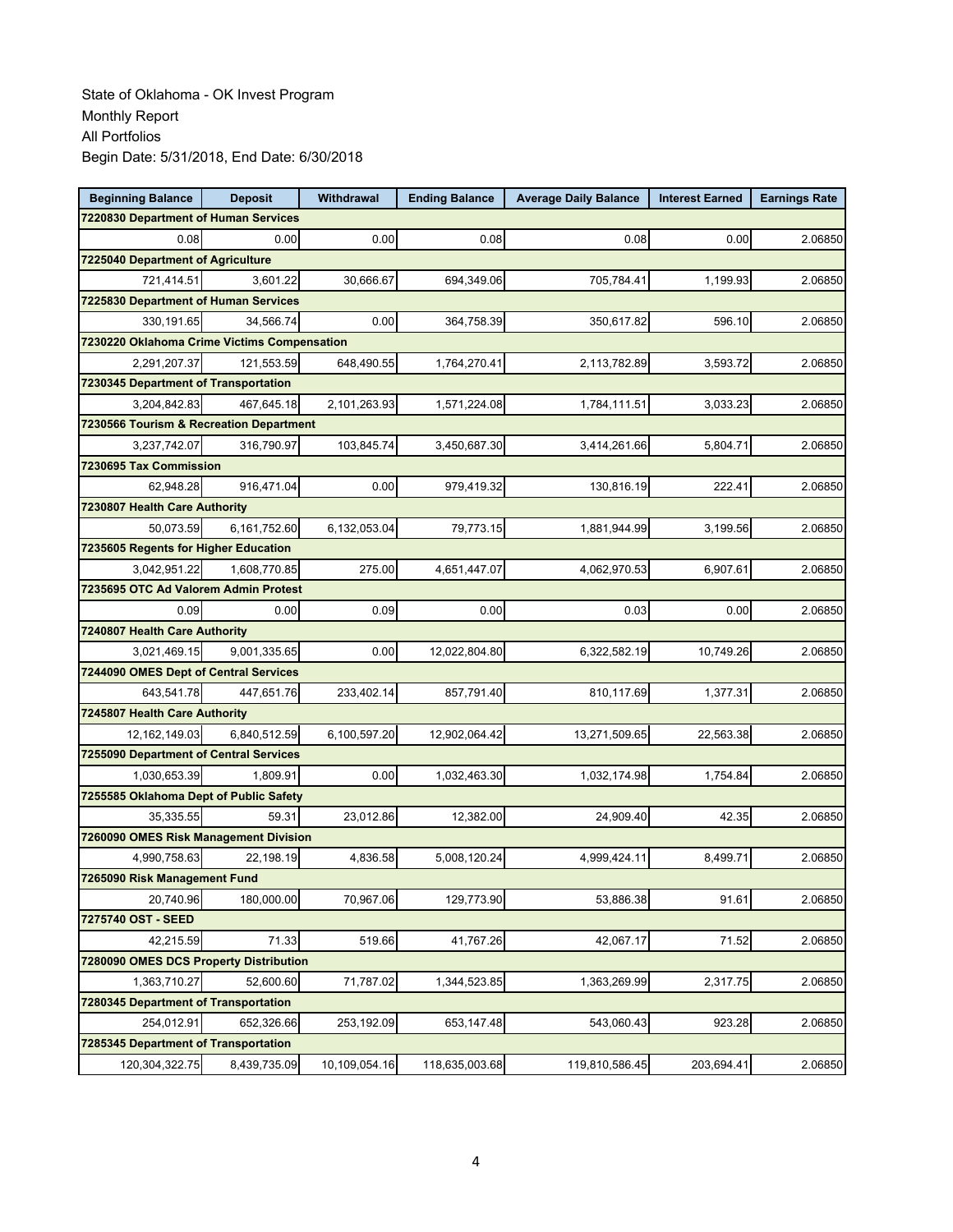| <b>Beginning Balance</b>                | <b>Deposit</b> | Withdrawal   | <b>Ending Balance</b> | <b>Average Daily Balance</b> | <b>Interest Earned</b> | <b>Earnings Rate</b> |  |  |  |
|-----------------------------------------|----------------|--------------|-----------------------|------------------------------|------------------------|----------------------|--|--|--|
| 7295090 Emergency & Transportation      |                |              |                       |                              |                        |                      |  |  |  |
| 2.819.331.77                            | 0.00           | 685,000.00   | 2,134,331.77          | 2,271,331.77                 | 3,861.58               | 2.06850              |  |  |  |
| 7296150 University of Science & Arts    |                |              |                       |                              |                        |                      |  |  |  |
| 38.89                                   | 0.07           | 0.00         | 38.96                 | 38.95                        | 0.07                   | 2.06850              |  |  |  |
| 7303000 Tobacco Litigation Escrow Fund  |                |              |                       |                              |                        |                      |  |  |  |
| 28,211.41                               | 47.35          | 0.00         | 28,258.76             | 28,250.87                    | 48.03                  | 2.06850              |  |  |  |
| 7360566 Tourism & Recreation Department |                |              |                       |                              |                        |                      |  |  |  |
| 5,893,325.13                            | 29.904.52      | 0.00         | 5,923,229.65          | 5,914,907.85                 | 10,056.15              | 2.06850              |  |  |  |
| 7405220 District Attorneys Council      |                |              |                       |                              |                        |                      |  |  |  |
| 3,455,732.54                            | 53,564.83      | 276,523.63   | 3,232,773.74          | 3,384,842.21                 | 5,754.70               | 2.06850              |  |  |  |
| 7408105 OCIA                            |                |              |                       |                              |                        |                      |  |  |  |
| 0.00                                    | 500,643.75     | 500,643.75   | 0.00                  | 417,094.71                   | 709.12                 | 2.06850              |  |  |  |
| 7412105 OCIA                            |                |              |                       |                              |                        |                      |  |  |  |
| 0.00                                    | 636,499.03     | 636,499.03   | 0.00                  | 318,329.91                   | 541.20                 | 2.06850              |  |  |  |
| 7416000 OSF - Oil Overcharge            |                |              |                       |                              |                        |                      |  |  |  |
| 274,155.61                              | 460.15         | 0.00         | 274,615.76            | 274,539.07                   | 466.75                 | 2.06850              |  |  |  |
| 7416160 Department of Commerce          |                |              |                       |                              |                        |                      |  |  |  |
| 2,696,334.80                            | 9,078.57       | 0.00         | 2,705,413.37          | 2,702,077.04                 | 4,593.90               | 2.06850              |  |  |  |
| 7419105 OCIA                            |                |              |                       |                              |                        |                      |  |  |  |
| 44,183.33                               | 1,043,201.42   | 1,087,384.75 | 0.00                  | 727,131.83                   | 1,236.22               | 2.06850              |  |  |  |
| 7426000 OSF - Oil Overcharge            |                |              |                       |                              |                        |                      |  |  |  |
| 2,290,710.14                            | 3,844.76       | 0.00         | 2,294,554.90          | 2,293,914.11                 | 3,899.97               | 2.06850              |  |  |  |
| 7426160 Department of Commerce          |                |              |                       |                              |                        |                      |  |  |  |
| 11,294,176.58                           | 79,545.21      | 0.00         | 11,373,721.79         | 11,334,994.85                | 19,271.04              | 2.06850              |  |  |  |
| 7428105 OCIA Endowed Chairs Fund        |                |              |                       |                              |                        |                      |  |  |  |
| 0.00                                    | 958,347.96     | 958,347.96   | 0.00                  | 798,415.76                   | 1,357.42               | 2.06850              |  |  |  |
| 7429105 OCIA                            |                |              |                       |                              |                        |                      |  |  |  |
| 879,516.08                              | 880,283.58     | 1,759,799.66 | 0.00                  | 440,308.50                   | 748.58                 | 2.06850              |  |  |  |
| 7430010 Oklahoma State University       |                |              |                       |                              |                        |                      |  |  |  |
| 929,310.87                              | 6,822,410.93   | 6,608,169.53 | 1,143,552.27          | 1,006,999.68                 | 1,712.04               | 2.06850              |  |  |  |
| 7430011 Oklahoma State University       |                |              |                       |                              |                        |                      |  |  |  |
| 950,558.20                              | 1,490,589.00   | 1,627,403.16 | 813,744.04            | 1,185,544.96                 | 2,015.59               | 2.06850              |  |  |  |
| 7430012 Oklahoma State University       |                |              |                       |                              |                        |                      |  |  |  |
| 426,402.72                              | 788,935.61     | 869,520.26   | 345,818.07            | 591,552.63                   | 1,005.72               | 2.06850              |  |  |  |
| 7430013 Oklahoma State University       |                |              |                       |                              |                        |                      |  |  |  |
| 2,690,666.48                            | 4,589.62       | 130,589.77   | 2,564,666.33          | 2,640,224.93                 | 4,488.74               | 2.06850              |  |  |  |
| 7430014 Oklahoma State University       |                |              |                       |                              |                        |                      |  |  |  |
| 2,403,023.33                            | 788,677.74     | 509,731.69   | 2,681,969.38          | 2,682,839.69                 | 4,561.19               | 2.06850              |  |  |  |
| 7430015 Oklahoma State University       |                |              |                       |                              |                        |                      |  |  |  |
| 568,023.56                              | 801,637.11     | 960,285.07   | 409,375.60            | 549,161.15                   | 933.65                 | 2.06850              |  |  |  |
| 7430016 Oklahoma State University       |                |              |                       |                              |                        |                      |  |  |  |
| 158,821.53                              | 266.65         | $0.00\,$     | 159,088.18            | 159,043.74                   | 270.40                 | 2.06850              |  |  |  |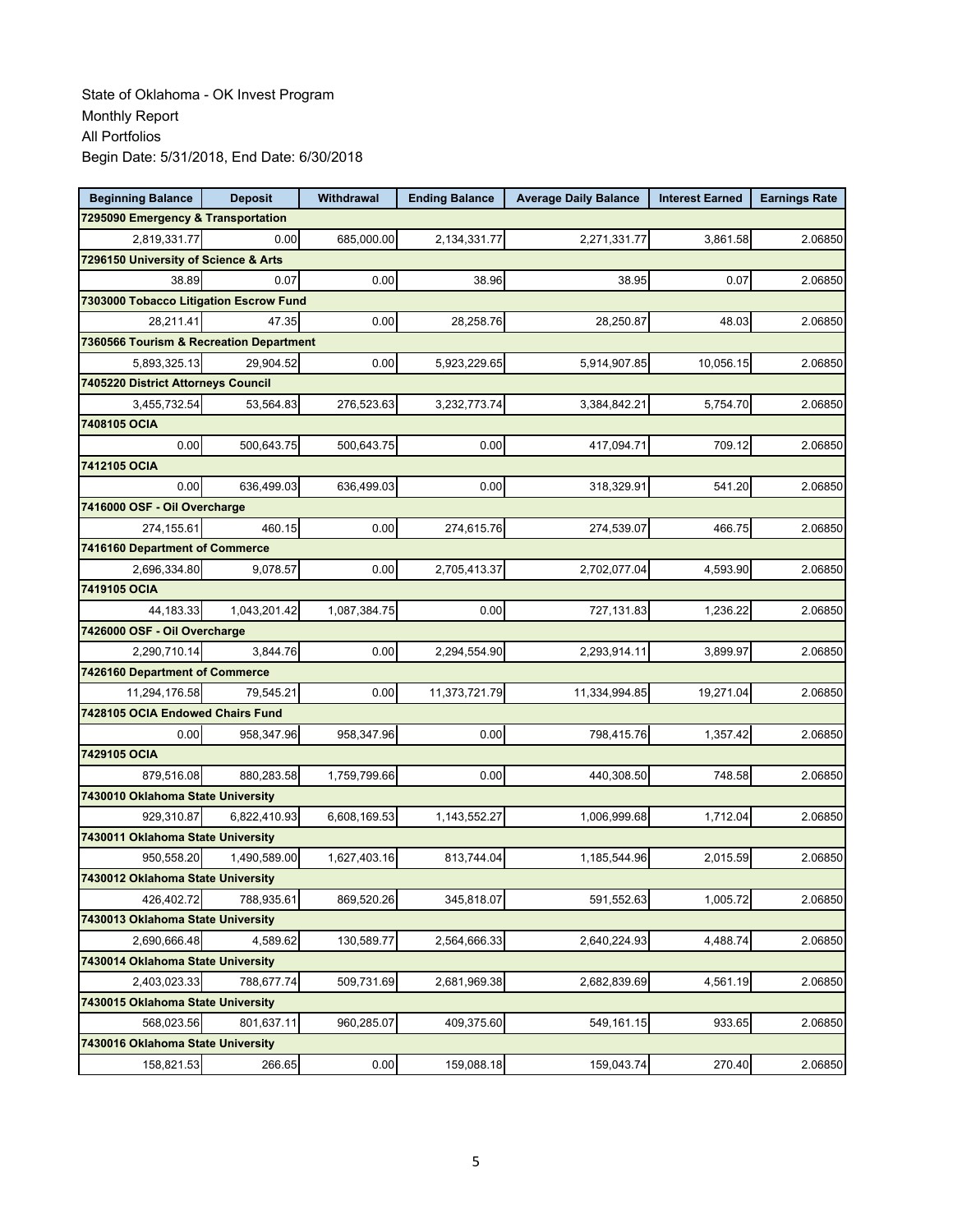| <b>Beginning Balance</b>                       | <b>Deposit</b>                        | Withdrawal    | <b>Ending Balance</b> | <b>Average Daily Balance</b> | <b>Interest Earned</b> | <b>Earnings Rate</b> |  |  |  |
|------------------------------------------------|---------------------------------------|---------------|-----------------------|------------------------------|------------------------|----------------------|--|--|--|
| 7430420 Langston University                    |                                       |               |                       |                              |                        |                      |  |  |  |
| $-44, 156.18$                                  | 1,575,872.24                          | 1,303,127.14  | 228,588.92            | 194,907.92                   | 331.37                 | 2.06850              |  |  |  |
| 7430461 Rogers State College                   |                                       |               |                       |                              |                        |                      |  |  |  |
| 1,104,438.76                                   | 97,829.25                             | 211,869.84    | 990,398.17            | 1,062,276.85                 | 1,806.02               | 2.06850              |  |  |  |
| 7430505 Northwestern Oklahoma State University |                                       |               |                       |                              |                        |                      |  |  |  |
| 1,054,480.19                                   | 58,979.41                             | 868,605.10    | 244,854.50            | 478,900.63                   | 814.20                 | 2.06850              |  |  |  |
| 7430665 Southwestern Oklahoma State University |                                       |               |                       |                              |                        |                      |  |  |  |
| 2,453,011.15                                   | 95,586.70                             | 143, 127.74   | 2,405,470.11          | 2,399,894.57                 | 4,080.15               | 2.06850              |  |  |  |
| 7430760 University of Oklahoma                 |                                       |               |                       |                              |                        |                      |  |  |  |
| 21,839,395.28                                  | 2,130,581.62                          | 11,730,858.77 | 12,239,118.13         | 15,462,923.54                | 26,289.09              | 2.06850              |  |  |  |
| 7430770 OUHSC                                  |                                       |               |                       |                              |                        |                      |  |  |  |
| 58, 154, 792.41                                | 8,040,410.30                          | 15,942,776.68 | 50,252,426.03         | 52,006,637.91                | 88,418.41              | 2.06850              |  |  |  |
| 7430773 Oklahoma State University              |                                       |               |                       |                              |                        |                      |  |  |  |
| 3,166,217.08                                   | 493,992.95                            | 775,643.71    | 2,884,566.32          | 3,114,151.62                 | 5,294.48               | 2.06850              |  |  |  |
| 7432105 OCIA 2009A Construction Fund           |                                       |               |                       |                              |                        |                      |  |  |  |
| 0.00                                           | 219.83                                | 219.83        | 0.00                  | 153.88                       | 0.26                   | 2.06850              |  |  |  |
| 7434105 OCIA                                   |                                       |               |                       |                              |                        |                      |  |  |  |
| 246,797.23                                     | 104,058.50                            | 350,855.73    | 0.00                  | 58,169.76                    | 98.90                  | 2.06850              |  |  |  |
|                                                | 7436000 OSF - Oil Overcharge          |               |                       |                              |                        |                      |  |  |  |
| 2,512.39                                       | 4.22                                  | 0.00          | 2,516.61              | 2,515.91                     | 4.28                   | 2.06850              |  |  |  |
|                                                | 7440105 OCIA Operations & Maintenance |               |                       |                              |                        |                      |  |  |  |
| 3,845.13                                       | 6.45                                  | 0.00          | 3,851.58              | 3,850.51                     | 6.55                   | 2.06850              |  |  |  |
| 7442105 OCIA                                   |                                       |               |                       |                              |                        |                      |  |  |  |
| 0.00                                           | 299,187.95                            | 299,187.95    | 0.00                  | 149,631.77                   | 254.39                 | 2.06850              |  |  |  |
| 7443105 OCIA                                   |                                       |               |                       |                              |                        |                      |  |  |  |
| 0.00                                           | 417,157.94                            | 417, 157.94   | 0.00                  | 183,853.46                   | 312.58                 | 2.06850              |  |  |  |
| 7444835 Water Resources Board                  |                                       |               |                       |                              |                        |                      |  |  |  |
| 7,316,151.17                                   | 160,665.21                            | 74,161.01     | 7,402,655.37          | 7,318,936.10                 | 12,443.19              | 2.06850              |  |  |  |
| 7445105 Oklahoma Capital Improvement           |                                       |               |                       |                              |                        |                      |  |  |  |
| 0.06                                           | 800,680.01                            | 800,679.99    | 0.08                  | 107,312.29                   | 182.45                 | 2.06850              |  |  |  |
| 7445835 Water Resources Board                  |                                       |               |                       |                              |                        |                      |  |  |  |
| 4,238,993.35                                   | 20,302.73                             | 88,888.76     | 4,170,407.32          | 4,219,050.95                 | 7,172.96               | 2.06850              |  |  |  |
| 7446105 Capital Improvement Authority          |                                       |               |                       |                              |                        |                      |  |  |  |
| 43,065,169.85                                  | 75,783.50                             | 1,058,981.99  | 42,081,971.36         | 42,966,149.76                | 73,048.34              | 2.06850              |  |  |  |
| 7447105 OCIA                                   |                                       |               |                       |                              |                        |                      |  |  |  |
| 0.00                                           | 242,688.49                            | 242,688.49    | 0.00                  | 70,672.60                    | 120.15                 | 2.06850              |  |  |  |
| 7448105 OCIA                                   |                                       |               |                       |                              |                        |                      |  |  |  |
| 397,376.40                                     | 130.74                                | 83,250.36     | 314,256.78            | 371,576.91                   | 631.73                 | 2.06850              |  |  |  |
| 7449105 OCIA                                   |                                       |               |                       |                              |                        |                      |  |  |  |
| 0.00                                           | 2,807,773.34                          | 2,807,773.34  | 0.00                  | 2,339,203.06                 | 3,976.97               | 2.06850              |  |  |  |
| 7455105 OCIA                                   |                                       |               |                       |                              |                        |                      |  |  |  |
| 0.00                                           | 353,234.00                            | 353,233.96    | 0.04                  | 47,342.67                    | 80.49                  | 2.06850              |  |  |  |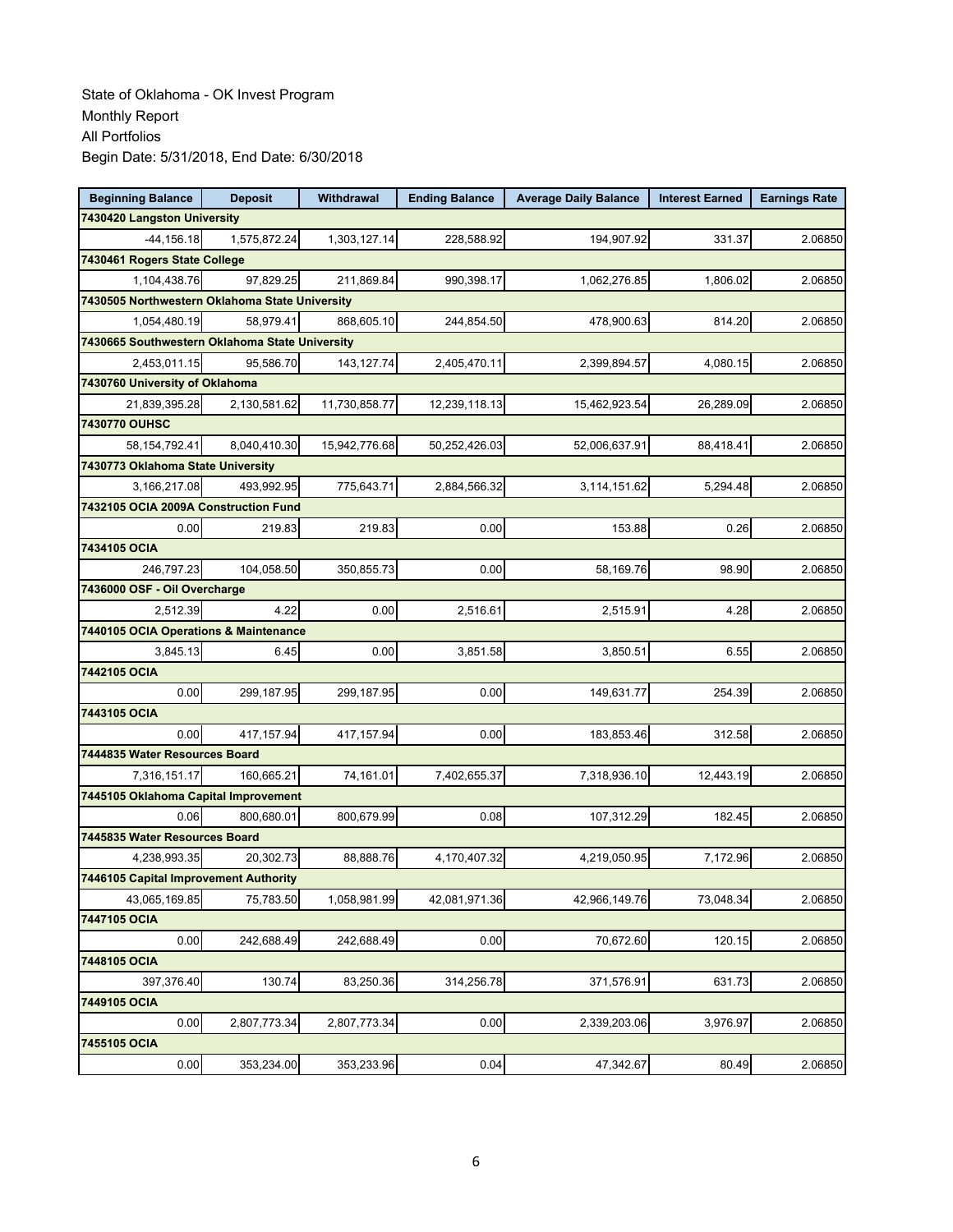| <b>Beginning Balance</b>                       | <b>Deposit</b> | Withdrawal   | <b>Ending Balance</b> | <b>Average Daily Balance</b> | <b>Interest Earned</b> | <b>Earnings Rate</b> |
|------------------------------------------------|----------------|--------------|-----------------------|------------------------------|------------------------|----------------------|
| 7455160 Department of Commerce                 |                |              |                       |                              |                        |                      |
| 255,522.90                                     | 62,246.55      | 0.00         | 317,769.45            | 286,028.14                   | 486.29                 | 2.06850              |
| 7460100 Cameron University                     |                |              |                       |                              |                        |                      |
| 1,235,724.46                                   | 2,328.00       | 67,912.11    | 1,170,140.35          | 1,226,826.12                 | 2,085.77               | 2.06850              |
| 7460760 University of Oklahoma                 |                |              |                       |                              |                        |                      |
| 158,701.82                                     | 266.37         | 0.00         | 158,968.19            | 158,923.80                   | 270.19                 | 2.06850              |
| 7462105 OK Capital Improvement Authority       |                |              |                       |                              |                        |                      |
| 0.00                                           | 491,397.40     | 491,397.40   | 0.00                  | 245,760.77                   | 417.83                 | 2.06850              |
| 7464105 OCIA                                   |                |              |                       |                              |                        |                      |
| 24,368,535.18                                  | 41,091.51      | 369,091.49   | 24,040,535.20         | 24,093,110.90                | 40,961.59              | 2.06850              |
| 7470010 Oklahoma State University              |                |              |                       |                              |                        |                      |
| 0.00                                           | 12,050,084.51  | 547,593.25   | 11,502,491.26         | 11,885,364.82                | 20,206.75              | 2.06850              |
| 7470014 Oklahoma State University              |                |              |                       |                              |                        |                      |
| 0.00                                           | 4,014,498.92   | 12,511.84    | 4,001,987.08          | 3,073,881.72                 | 5,226.02               | 2.06850              |
| 7470230 East Central University                |                |              |                       |                              |                        |                      |
| 69.49                                          | 0.12           | 69.61        | 0.00                  | 64.95                        | 0.11                   | 2.06850              |
| 7471835 Water Resources Board                  |                |              |                       |                              |                        |                      |
| 690,396.35                                     | 1,193.53       | 45,128.00    | 646,461.88            | 688,382.43                   | 1,170.34               | 2.06850              |
| 7472835 Water Resources Board                  |                |              |                       |                              |                        |                      |
| 40,251,877.17                                  | 67,559.60      | 0.00         | 40,319,436.77         | 40,308,176.84                | 68,529.42              | 2.06850              |
| 7473835 Water Resources Board                  |                |              |                       |                              |                        |                      |
| 38,314,922.68                                  | 64,310.52      | 145,813.71   | 38,233,419.49         | 38,349,072.95                | 65,198.68              | 2.06850              |
| 7475750 Tulsa Community College                |                |              |                       |                              |                        |                      |
| 5,636.69                                       | 9.46           | 0.00         | 5,646.15              | 5,644.57                     | 9.60                   | 2.06850              |
| 7475770 University of Oklahoma Health Sciences |                |              |                       |                              |                        |                      |
| 0.37                                           | 0.00           | 0.00         | 0.37                  | 0.37                         | 0.00                   | 2.06850              |
| 7476760 University of Oklahoma                 |                |              |                       |                              |                        |                      |
| 38,839,420.40                                  | 66,735.02      | 4,100,740.62 | 34,805,414.80         | 36,695,701.54                | 62,387.72              | 2.06850              |
| 7477120 University of Central Oklahoma         |                |              |                       |                              |                        |                      |
| 78,075.81                                      | 131.04         | 0.00         | 78,206.85             | 78,185.01                    | 132.93                 | 2.06850              |
| 7479010 Oklahoma State University              |                |              |                       |                              |                        |                      |
| 0.00<br>7480230 East Central University        | 14,558,187.53  | 45,852.66    | 14,512,334.87         | 14.543.884.85                | 24,726.60              | 2.06850              |
| 425.24                                         | 0.71           | 425.95       | 0.00                  | 397.44                       | 0.68                   | 2.06850              |
| 7481230 East Central University                |                |              |                       |                              |                        |                      |
| 25.15                                          | 0.04           | 25.19        | 0.00                  | 23.50                        | 0.04                   | 2.06850              |
| 7481633 Oklahoma City Community College        |                |              |                       |                              |                        |                      |
| 0.03                                           | 0.00           | 0.00         | 0.03                  | 0.03                         | 0.00                   | 2.06850              |
| 7482105 OCIA                                   |                |              |                       |                              |                        |                      |
| 0.00                                           | 1,247,662.19   | 1,247,662.19 | 0.00                  | 623,988.68                   | 1,060.87               | 2.06850              |
| 7483633 OCCC 2010 Bond                         |                |              |                       |                              |                        |                      |
| 0.06                                           | 0.00           | 0.00         | 0.06                  | 0.06                         | 0.00                   | 2.06850              |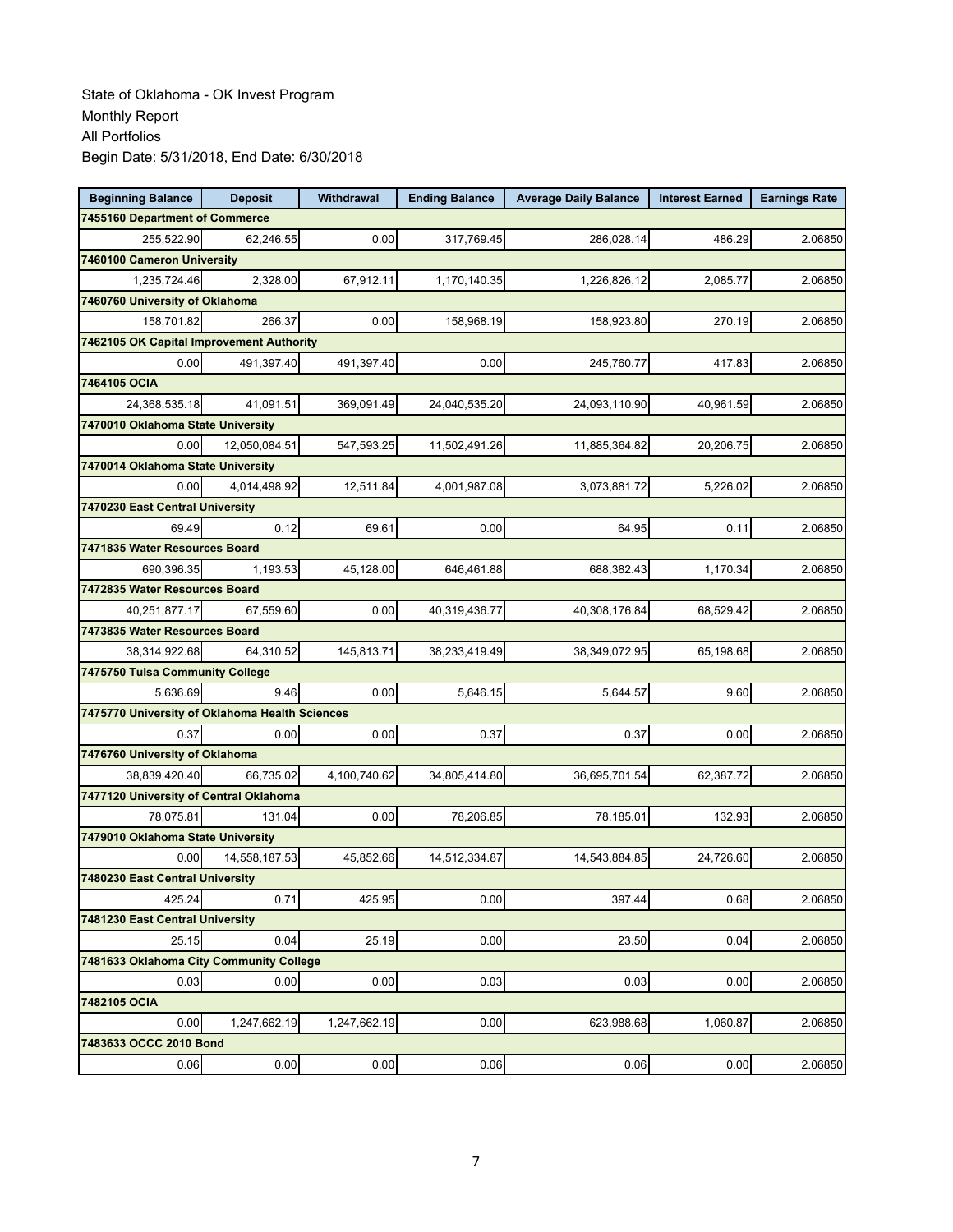| <b>Beginning Balance</b>                       | <b>Deposit</b> | Withdrawal   | <b>Ending Balance</b> | <b>Average Daily Balance</b> | <b>Interest Earned</b> | <b>Earnings Rate</b> |
|------------------------------------------------|----------------|--------------|-----------------------|------------------------------|------------------------|----------------------|
| 7486010 Oklahoma State University              |                |              |                       |                              |                        |                      |
| 1,671,278.92                                   | 2,808.04       | 100.00       | 1,673,986.96          | 1,673,582.29                 | 2,845.32               | 2.06850              |
| 7488105 OCIA                                   |                |              |                       |                              |                        |                      |
| 119,857.26                                     | 536,291.09     | 656,148.35   | 0.00                  | 471,184.26                   | 801.08                 | 2.06850              |
| 7489105 OCIA                                   |                |              |                       |                              |                        |                      |
| 0.00                                           | 352,679.69     | 352,679.69   | 0.00                  | 176,384.39                   | 299.88                 | 2.06850              |
| 7517410 - Commissioners of the Land Office     |                |              |                       |                              |                        |                      |
| 804,762.17                                     | 0.00           | 0.00         | 804,762.17            | 804,762.17                   | 1,368.21               | 2.06850              |
| 7518410 Commissioners of the Land Office       |                |              |                       |                              |                        |                      |
| 1,918,441.93                                   | 0.00           | 561,460.80   | 1,356,981.13          | 1,691,183.67                 | 2,875.24               | 2.06850              |
| 7600010 Oklahoma State University              |                |              |                       |                              |                        |                      |
| 4,133,251.86                                   | 308,703.48     | 138,776.40   | 4,303,178.94          | 4,161,861.90                 | 7,075.74               | 2.06850              |
| 7600120 University of Central Oklahoma         |                |              |                       |                              |                        |                      |
| 4,404,903.26                                   | 93,165.41      | 0.00         | 4,498,068.67          | 4,442,507.17                 | 7,552.87               | 2.06850              |
| 7600150 University of Science & Arts           |                |              |                       |                              |                        |                      |
| 493,575.91                                     | 86,575.83      | 0.00         | 580,151.74            | 525,688.50                   | 893.74                 | 2.06850              |
| 7600230 East Central University                |                |              |                       |                              |                        |                      |
| 1,173,327.62                                   | 87,744.20      | 60,113.38    | 1,200,958.44          | 1,177,446.33                 | 2,001.82               | 2.06850              |
| 7600420 Langston University                    |                |              |                       |                              |                        |                      |
| 1,174,392.46                                   | 79.158.71      | 0.00         | 1,253,551.17          | 1,204,327.65                 | 2,047.52               | 2.06850              |
| 7600485 Northeastern State University          |                |              |                       |                              |                        |                      |
| 2,256,211.22                                   | 89,545.31      | 177,369.64   | 2,168,386.89          | 2,256,362.92                 | 3,836.13               | 2.06850              |
| 7600490 Northern Oklahoma College              |                |              |                       |                              |                        |                      |
| 616,432.59                                     | 77,817.55      | 0.00         | 694,250.14            | 645,424.47                   | 1,097.31               | 2.06850              |
| 7600505 Northwestern Oklahoma State University |                |              |                       |                              |                        |                      |
| 1,608,301.87                                   | 88,441.74      | 16,869.28    | 1,679,874.33          | 1,636,165.07                 | 2,781.70               | 2.06850              |
| 7600530 Panhandle State University             |                |              |                       |                              |                        |                      |
| 66,602.02                                      | 80,121.95      | 55,264.76    | 91,459.21             | 53,831.65                    | 91.52                  | 2.06850              |
| 7600660 Southeastern Oklahoma State Unversity  |                |              |                       |                              |                        |                      |
| 215,497.15                                     | 86,168.91      | 120,545.76   | 181,120.30            | 199,052.34                   | 338.42                 | 2.06850              |
| 7600665 Southwestern Oklahoma State University |                |              |                       |                              |                        |                      |
| 2,269,955.52                                   | 90,960.23      | 2,247.00     | 2,358,668.75          | 2,304,916.31                 | 3,918.67               | 2.06850              |
| 7600760 University of Oklahoma                 |                |              |                       |                              |                        |                      |
| 3,239,441.94                                   | 701,204.87     | 2,243,897.61 | 1,696,749.20          | 2,327,490.25                 | 3,957.05               | 2.06850              |
| 7650010 Oklahoma State University              |                |              |                       |                              |                        |                      |
| 5,818,185.69                                   | 174,779.25     | 19,127.07    | 5,973,837.87          | 5,866,332.19                 | 9,973.57               | 2.06850              |
| 7650120 University of Central Oklahoma         |                |              |                       |                              |                        |                      |
| 814,698.64                                     | 30.893.22      | 0.00         | 845,591.86            | 826,707.12                   | 1,405.52               | 2.06850              |
| 7650150 University of Science & Arts           |                |              |                       |                              |                        |                      |
| 15,856.75                                      | 29,447.67      | 30,203.82    | 15,100.60             | 12,360.56                    | 21.01                  | 2.06850              |
| 7650230 East Central University                |                |              |                       |                              |                        |                      |
| 2,225,530.72                                   | 32,587.79      | 14,839.50    | 2,243,279.01          | 2,232,663.32                 | 3,795.83               | 2.06850              |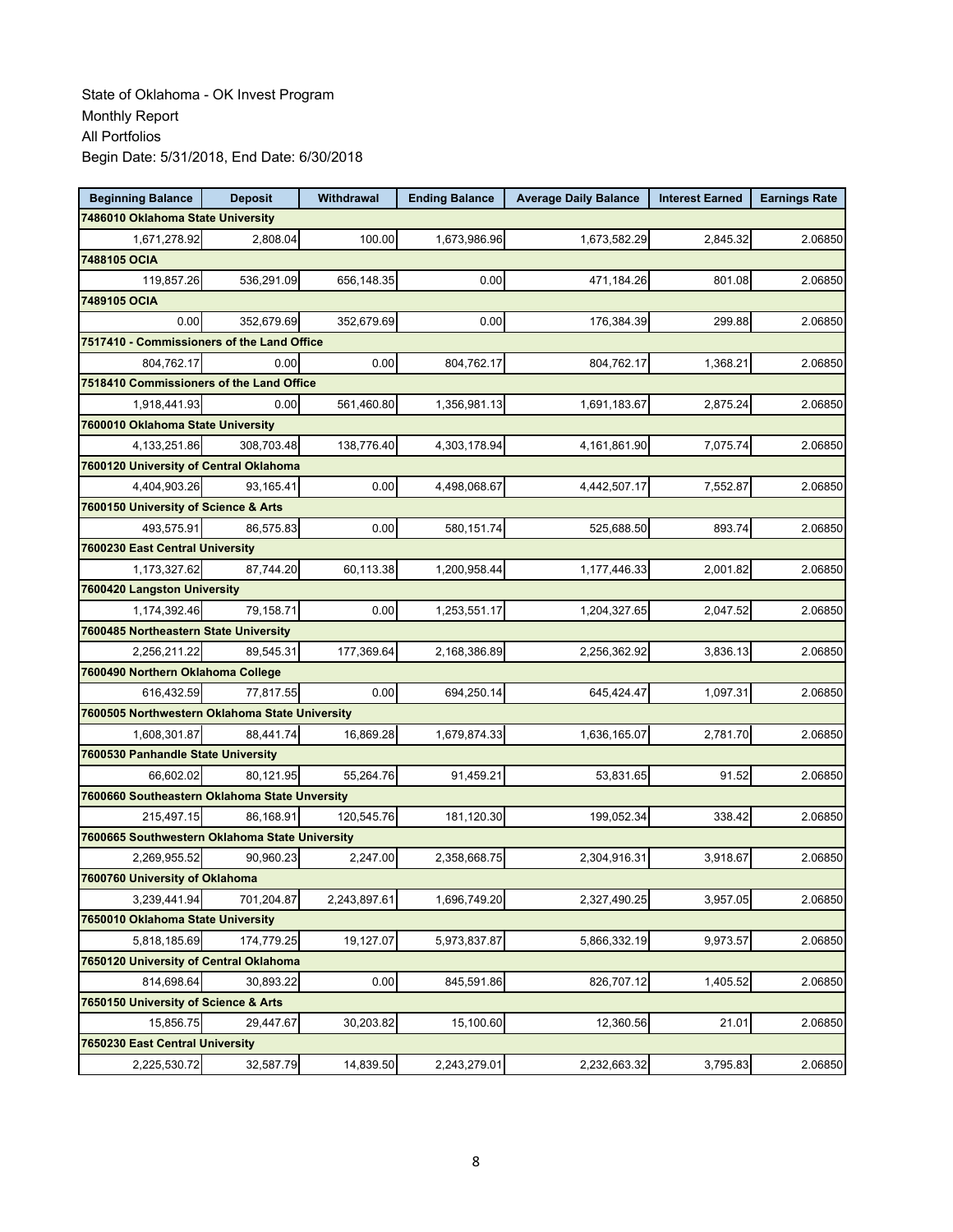| <b>Beginning Balance</b>                       | <b>Deposit</b>   | Withdrawal    | <b>Ending Balance</b> | <b>Average Daily Balance</b> | <b>Interest Earned</b> | <b>Earnings Rate</b> |
|------------------------------------------------|------------------|---------------|-----------------------|------------------------------|------------------------|----------------------|
| 7650420 Langston University                    |                  |               |                       |                              |                        |                      |
| 1,495,991.26                                   | 137,830.77       | 20,735.18     | 1,613,086.85          | 1,533,427.54                 | 2,607.04               | 2.06850              |
| 7650485 Northeastern State University          |                  |               |                       |                              |                        |                      |
| 767,772.79                                     | 43,342.73        | 84,549.12     | 726,566.40            | 781,463.77                   | 1,328.60               | 2.06850              |
| 7650490 Northern Oklahoma College              |                  |               |                       |                              |                        |                      |
| 4,037,016.36                                   | 181,298.71       | 4,295.00      | 4,214,020.07          | 4,105,418.50                 | 6,979.77               | 2.06850              |
| 7650505 Northwestern Oklahoma State University |                  |               |                       |                              |                        |                      |
| 712,328.20                                     | 30,611.72        | 16,930.18     | 726,009.74            | 719,910.03                   | 1,223.95               | 2.06850              |
| 7650530 Panhandle State University             |                  |               |                       |                              |                        |                      |
| 391,331.32                                     | 644.88           | 109,500.68    | 282,475.52            | 336,422.89                   | 571.96                 | 2.06850              |
| 7650660 Southeastern Oklahoma State Unversity  |                  |               |                       |                              |                        |                      |
| 112,365.00                                     | 29,618.20        | 24,912.71     | 117,070.49            | 113,345.88                   | 192.70                 | 2.06850              |
| 7650665 Southwestern Oklahoma State University |                  |               |                       |                              |                        |                      |
| 1,045,736.33                                   | 31,171.32        | 0.00          | 1,076,907.65          | 1,057,976.56                 | 1,798.71               | 2.06850              |
| 7650760 University of Oklahoma                 |                  |               |                       |                              |                        |                      |
| 2,957,630.67                                   | 359,226.81       | 2,000,000.00  | 1,316,857.48          | 1,291,710.28                 | 2,196.08               | 2.06850              |
| 7700040 Department of Agriculture              |                  |               |                       |                              |                        |                      |
| 10,441,788.07                                  | 19,525.64        | 0.00          | 10,461,313.71         | 10,457,759.44                | 17,779.62              | 2.06850              |
| 7700041 Western Oklahoma State College         |                  |               |                       |                              |                        |                      |
| 1,197,687.98                                   | 144,067.79       | 455,694.31    | 886,061.46            | 1,104,041.54                 | 1,877.02               | 2.06850              |
| 7700131 Department of Corrections              |                  |               |                       |                              |                        |                      |
| 20,385,689.05                                  | 2,173,908.99     | 1,497,750.21  | 21,061,847.83         | 20,313,053.08                | 34,534.97              | 2.06850              |
| 7700240 Eastern Oklahoma State College         |                  |               |                       |                              |                        |                      |
| 574,198.31                                     | 517,398.79       | 604,478.46    | 487,118.64            | 533,241.17                   | 906.58                 | 2.06850              |
| 7700340 State Health Department                |                  |               |                       |                              |                        |                      |
| 0.00                                           | 1,801,465.21     | 1,801,465.21  | 0.00                  | 351,777.42                   | 598.07                 | 2.06850              |
| 7700461 Rogers State College                   |                  |               |                       |                              |                        |                      |
| 6,624,423.67                                   | 809,978.46       | 2,105,823.01  | 5,328,579.12          | 6,162,438.11                 | 10,476.99              | 2.06850              |
| 7700490 Northern Oklahoma College              |                  |               |                       |                              |                        |                      |
| 1,967,257.99                                   | 1,020,516.91     | 457,505.73    | 2,530,269.17          | 2,085,940.21                 | 3,546.38               | 2.06850              |
| 7700606 Ardmore Higher Education Center        |                  |               |                       |                              |                        |                      |
| 277,942.31                                     | 468.53           | 3,015.81      | 275,395.03            | 276,990.46                   | 470.92                 | 2.06850              |
| 7700633 Oklahoma City Community College        |                  |               |                       |                              |                        |                      |
| 9,800,526.04                                   | 904.27           | 4,002,609.64  | 5,798,820.67          | 7,582,765.15                 | 12,891.74              | 2.06850              |
| 7700660 Southeastern Oklahoma State University |                  |               |                       |                              |                        |                      |
| 4,652,751.30                                   | 2,669,200.25     | 4,091,480.26  | 3,230,471.29          | 3,957,123.17                 | 6,727.65               | 2.06850              |
| 7700760 University of Oklahoma                 |                  |               |                       |                              |                        |                      |
| 77,615,847.11                                  | 32, 152, 936. 72 | 64,508,158.04 | 45,260,625.79         | 55,588,766.00                | 94,508.52              | 2.06850              |
| 7700830 Department of Human Services           |                  |               |                       |                              |                        |                      |
| 1,637,479.12                                   | 427,079.74       | 460,594.91    | 1,603,963.95          | 1,704,069.02                 | 2,897.15               | 2.06850              |
| 7701010 Oklahoma State University              |                  |               |                       |                              |                        |                      |
| 8,784,572.27                                   | 40,305,242.96    | 41,536,650.17 | 7,553,165.06          | 9,271,943.52                 | 15,763.57              | 2.06850              |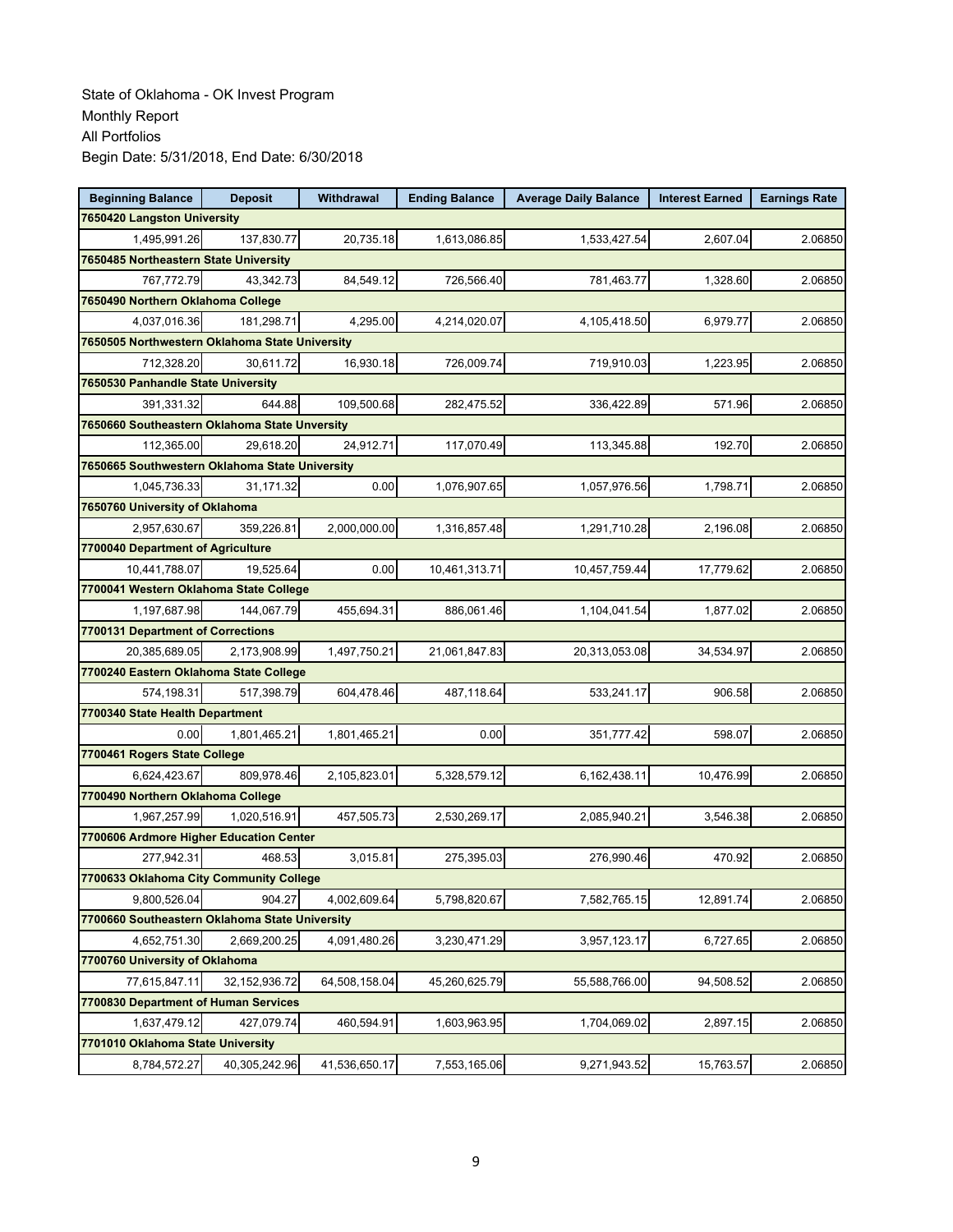| <b>Beginning Balance</b>                        | <b>Deposit</b> | Withdrawal    | <b>Ending Balance</b> | <b>Average Daily Balance</b> | <b>Interest Earned</b> | <b>Earnings Rate</b> |  |  |  |
|-------------------------------------------------|----------------|---------------|-----------------------|------------------------------|------------------------|----------------------|--|--|--|
| 7701091 Building Bond Commission Administrative |                |               |                       |                              |                        |                      |  |  |  |
| 2.87                                            | 0.00           | 0.00          | 2.87                  | 2.87                         | 0.00                   | 2.06850              |  |  |  |
| 7701150 University of Science & Arts            |                |               |                       |                              |                        |                      |  |  |  |
| 3,065,474.07                                    | 668,231.52     | 538,385.59    | 3,195,320.00          | 2,925,293.32                 | 4,973.40               | 2.06850              |  |  |  |
| 7701165 Connors State College                   |                |               |                       |                              |                        |                      |  |  |  |
| 311,465.80                                      | 153,329.79     | 200,855.33    | 263,940.26            | 249,351.95                   | 423.93                 | 2.06850              |  |  |  |
| 7701400 Office of Juvenile Affairs              |                |               |                       |                              |                        |                      |  |  |  |
| 241,129.35                                      | 11.339.24      | 13,735.87     | 238,732.72            | 237,338.67                   | 403.51                 | 2.06850              |  |  |  |
| 7701480 Northeasten Oklahoma A&M College        |                |               |                       |                              |                        |                      |  |  |  |
| 1,278,072.05                                    | 1,021,914.75   | 517,859.13    | 1,782,127.67          | 1,228,242.75                 | 2,088.18               | 2.06850              |  |  |  |
| 7701605 Regents for Higher Education            |                |               |                       |                              |                        |                      |  |  |  |
| 36,778,319.51                                   | 654,050.24     | 1,245,149.09  | 36, 187, 220.66       | 36,255,002.31                | 61,638.47              | 2.06850              |  |  |  |
| 7701650 Department of Veteran Affairs           |                |               |                       |                              |                        |                      |  |  |  |
| 276,230.06                                      | 66,831.76      | 55,499.31     | 287,562.51            | 288,387.17                   | 490.30                 | 2.06850              |  |  |  |
| 7701770 OUHSC                                   |                |               |                       |                              |                        |                      |  |  |  |
| 409,747,685.98                                  | 44,088,182.37  | 58,379,009.02 | 395,456,859.33        | 403,394,075.09               | 685,825.19             | 2.06850              |  |  |  |
| 7701805 Department of Rehabilitation Services   |                |               |                       |                              |                        |                      |  |  |  |
| 175,027.94                                      | 8,362.44       | 3,962.44      | 179,427.94            | 178,645.29                   | 303.72                 | 2.06850              |  |  |  |
| 7701865 Workers Compensation Commission         |                |               |                       |                              |                        |                      |  |  |  |
| 7,086,238.50                                    | 8,616.61       | 5,948.05      | 7,088,907.06          | 7,091,391.15                 | 12,056.34              | 2.06850              |  |  |  |
| 7702120 University of Central Oklahoma          |                |               |                       |                              |                        |                      |  |  |  |
| 31,778,729.87                                   | 2,418,508.03   | 5,067,115.38  | 29,130,122.52         | 29,143,290.86                | 49,547.59              | 2.06850              |  |  |  |
| 7702650 Department of Veteran Affairs           |                |               |                       |                              |                        |                      |  |  |  |
| 290,419.07                                      | 65,503.79      | 54,666.49     | 301,256.37            | 298,975.34                   | 508.30                 | 2.06850              |  |  |  |
| 7703650 Department of Veteran Affairs           |                |               |                       |                              |                        |                      |  |  |  |
| 371,773.98                                      | 109,065.29     | 94,875.97     | 385,963.30            | 384,206.57                   | 653.20                 | 2.06850              |  |  |  |
| 7704650 Department of Veteran Affairs           |                |               |                       |                              |                        |                      |  |  |  |
| 493,396.09                                      | 125,562.30     | 132,440.06    | 486,518.33            | 496,066.83                   | 843.38                 | 2.06850              |  |  |  |
| 7704865 Workers Compensation Commission         |                |               |                       |                              |                        |                      |  |  |  |
| 29,616.70                                       | 26,812.49      | 0.00          | 56,429.19             | 47,499.85                    | 80.76                  | 2.06850              |  |  |  |
| 7705505 Northwestern Oklahoma State University  |                |               |                       |                              |                        |                      |  |  |  |
| 1.356.308.08                                    | 170.101.87     | 669,769.08    | 856,640.87            | 1,277,524.24                 | 2,171.97               | 2.06850              |  |  |  |
| 7705650 Department of Veteran Affairs           |                |               |                       |                              |                        |                      |  |  |  |
| 181,908.55                                      | 72,520.91      | 76,959.66     | 177,469.80            | 189,786.19                   | 322.66                 | 2.06850              |  |  |  |
| 7705675 Self Insurance Guaranty Fund            |                |               |                       |                              |                        |                      |  |  |  |
| 1,542,440.13                                    | 1,110.00       | 6,687.51      | 1,536,862.62          | 1,539,700.61                 | 2,617.70               | 2.06850              |  |  |  |
| 7705865 Workers Compensation Commission         |                |               |                       |                              |                        |                      |  |  |  |
| 13,248.72                                       | 22.24          | 0.00          | 13,270.96             | 13,267.25                    | 22.56                  | 2.06850              |  |  |  |
| 7706452 CMHC, Rep payee account                 |                |               |                       |                              |                        |                      |  |  |  |
| 3,592.34                                        | 508.51         | 1,525.24      | 2,575.61              | 2,565.90                     | 4.36                   | 2.06850              |  |  |  |
| 7706650 Department of Veteran Affairs           |                |               |                       |                              |                        |                      |  |  |  |
| 84,346.39                                       | 66,976.68      | 55,363.03     | 95,960.04             | 94,918.77                    | 161.37                 | 2.06850              |  |  |  |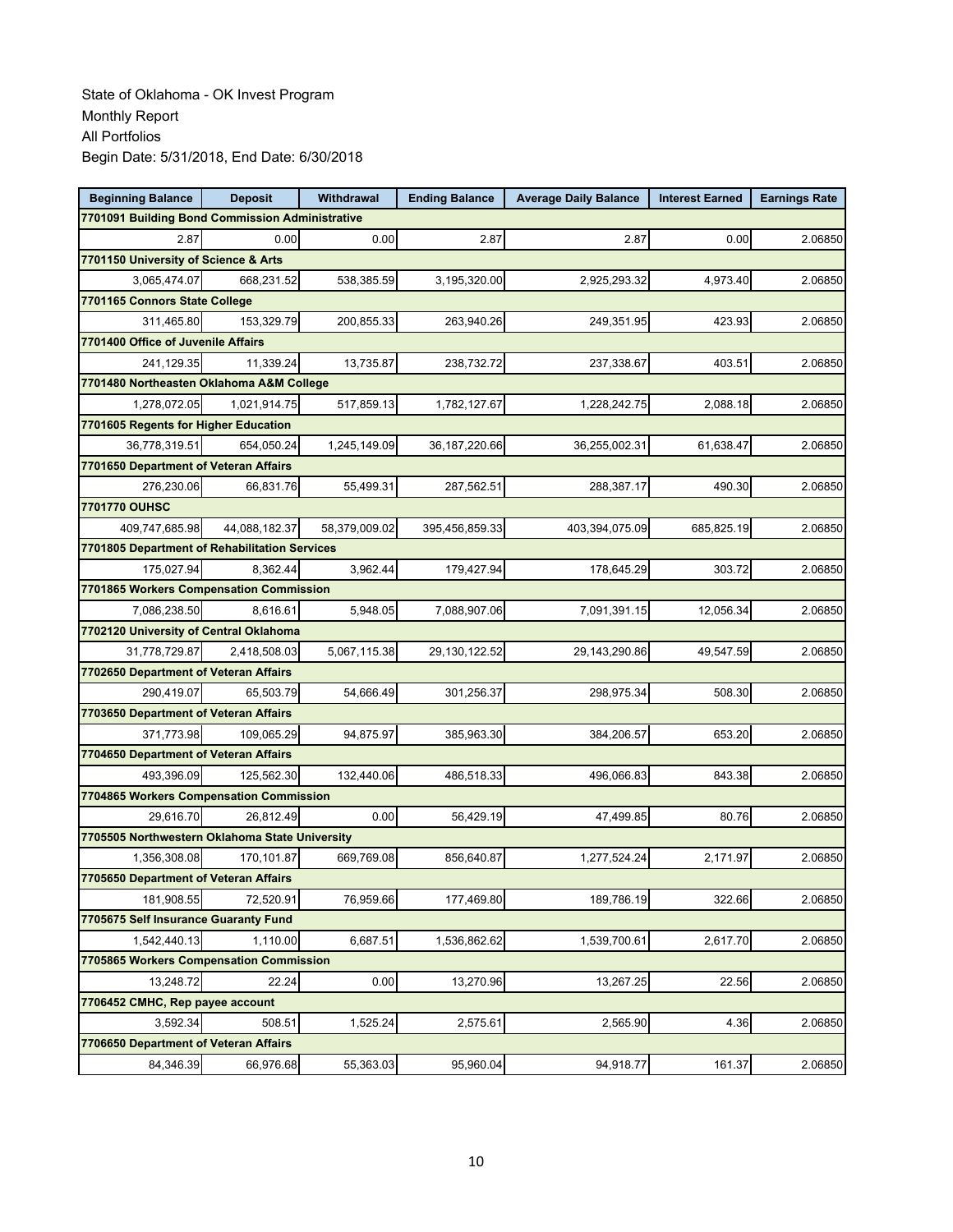| <b>Beginning Balance</b>                    | <b>Deposit</b>                               | Withdrawal   | <b>Ending Balance</b> | <b>Average Daily Balance</b> | <b>Interest Earned</b> | <b>Earnings Rate</b> |  |  |
|---------------------------------------------|----------------------------------------------|--------------|-----------------------|------------------------------|------------------------|----------------------|--|--|
| 7706750 Tulsa Community College             |                                              |              |                       |                              |                        |                      |  |  |
| 1,902,016.14                                | 5.713.77                                     | 882,901.34   | 1,024,828.57          | 1,417,550.70                 | 2,410.03               | 2.06850              |  |  |
| 7706865 OK Workers Comp Commission          |                                              |              |                       |                              |                        |                      |  |  |
| 321,743.43                                  | 540.02                                       | 0.00         | 322,283.45            | 322,193.45                   | 547.77                 | 2.06850              |  |  |
| 7707452 CMHC, Rep payee account             |                                              |              |                       |                              |                        |                      |  |  |
| 60,624.45                                   | 33,382.92                                    | 36,223.81    | 57,783.56             | 78,997.83                    | 134.31                 | 2.06850              |  |  |
| 7707605 Regents for Higher Education        |                                              |              |                       |                              |                        |                      |  |  |
| 6,717,842.74                                | 5,008,858.57                                 | 7,514,921.16 | 4,211,780.15          | 5,503,062.69                 | 9,355.96               | 2.06850              |  |  |
| 7707650 Department of Veteran Affairs       |                                              |              |                       |                              |                        |                      |  |  |
| 244,868.28                                  | 43,198.29                                    | 32,565.04    | 255,501.53            | 251,131.81                   | 426.96                 | 2.06850              |  |  |
| 7707865 OK Workers Comp Commission          |                                              |              |                       |                              |                        |                      |  |  |
| 70,552.27                                   | 118.42                                       | 0.00         | 70,670.69             | 70,650.95                    | 120.12                 | 2.06850              |  |  |
| 7708108 Carl Albert State College           |                                              |              |                       |                              |                        |                      |  |  |
| 5,435,940.36                                | 582,868.55                                   | 809,960.30   | 5,208,848.61          | 5,273,684.26                 | 8,965.99               | 2.06850              |  |  |
| 7708605 Regents for Higher Education        |                                              |              |                       |                              |                        |                      |  |  |
| 5,870.32                                    | 1,763,601.01                                 | 1,768,142.33 | 1,329.00              | 299,055.44                   | 508.44                 | 2.06850              |  |  |
| 7709605 Regents for Higher Education        |                                              |              |                       |                              |                        |                      |  |  |
| 866.92                                      | 455.421.44                                   | 54,250.00    | 402,038.36            | 256,843.99                   | 436.67                 | 2.06850              |  |  |
| 7710350 Oklahoma Historical Society         |                                              |              |                       |                              |                        |                      |  |  |
| 1.213.456.95                                | 2,036.68                                     | 0.00         | 1,215,493.63          | 1,215,154.18                 | 2,065.93               | 2.06850              |  |  |
|                                             | 7710452 Oklahoma Department of Mental Health |              |                       |                              |                        |                      |  |  |
| 909,711.43                                  | 4,006.80                                     | 39.86        | 913,678.37            | 911,695.67                   | 1,550.01               | 2.06850              |  |  |
| 7710605 Regents for Higher Education        |                                              |              |                       |                              |                        |                      |  |  |
| 1,800,353.04                                | 88,691.51                                    | 171,382.00   | 1,717,662.55          | 1,787,662.23                 | 3,039.27               | 2.06850              |  |  |
| 7711185 Corporation Commission              |                                              |              |                       |                              |                        |                      |  |  |
| 71,089,576.71                               | 1,932,478.86                                 | 361,967.81   | 72,660,087.76         | 71,817,877.67                | 122,100.23             | 2.06850              |  |  |
| 7711420 Langston University                 |                                              |              |                       |                              |                        |                      |  |  |
| 15, 179, 794. 39                            | 1,111,091.77                                 | 372,204.54   | 15,918,681.62         | 15,399,166.99                | 26,180.69              | 2.06850              |  |  |
| 7711452 Griffin Memorial Hospital Rep Payee |                                              |              |                       |                              |                        |                      |  |  |
| 38,013.63                                   | 2,315.39                                     | 1,353.53     | 38,975.49             | 37,217.60                    | 63.28                  | 2.06850              |  |  |
| 7711605 Regents for Higher Education        |                                              |              |                       |                              |                        |                      |  |  |
| 788,637.87                                  | 1.323.66                                     | 0.00         | 789,961.53            | 789,740.92                   | 1,342.67               | 2.06850              |  |  |
| 7712605 Regents for Higher Education        |                                              |              |                       |                              |                        |                      |  |  |
| 151,667.79                                  | 254.56                                       | 0.00         | 151,922.35            | 151,879.92                   | 258.22                 | 2.06850              |  |  |
| 7713605 Regents for Higher Education        |                                              |              |                       |                              |                        |                      |  |  |
| 792,262.67                                  | 2,845.70                                     | 0.00         | 795,108.37            | 794,634.09                   | 1,350.99               | 2.06850              |  |  |
| 7714605 Regents for Higher Education        |                                              |              |                       |                              |                        |                      |  |  |
| 11,898,105.40                               | 158,940.52                                   | 1,763,584.00 | 10,293,461.92         | 10,945,319.50                | 18,608.54              | 2.06850              |  |  |
| 7715605 Regents for Higher Education        |                                              |              |                       |                              |                        |                      |  |  |
| 461,175.61                                  | 774.04                                       | 0.00         | 461,949.65            | 461,820.64                   | 785.16                 | 2.06850              |  |  |
| 7718605 Regents for Higher Education        |                                              |              |                       |                              |                        |                      |  |  |
| 4,580,863.76                                | 2,401,664.41                                 | 1,010,754.29 | 5,971,773.88          | 5,428,028.51                 | 9,228.39               | 2.06850              |  |  |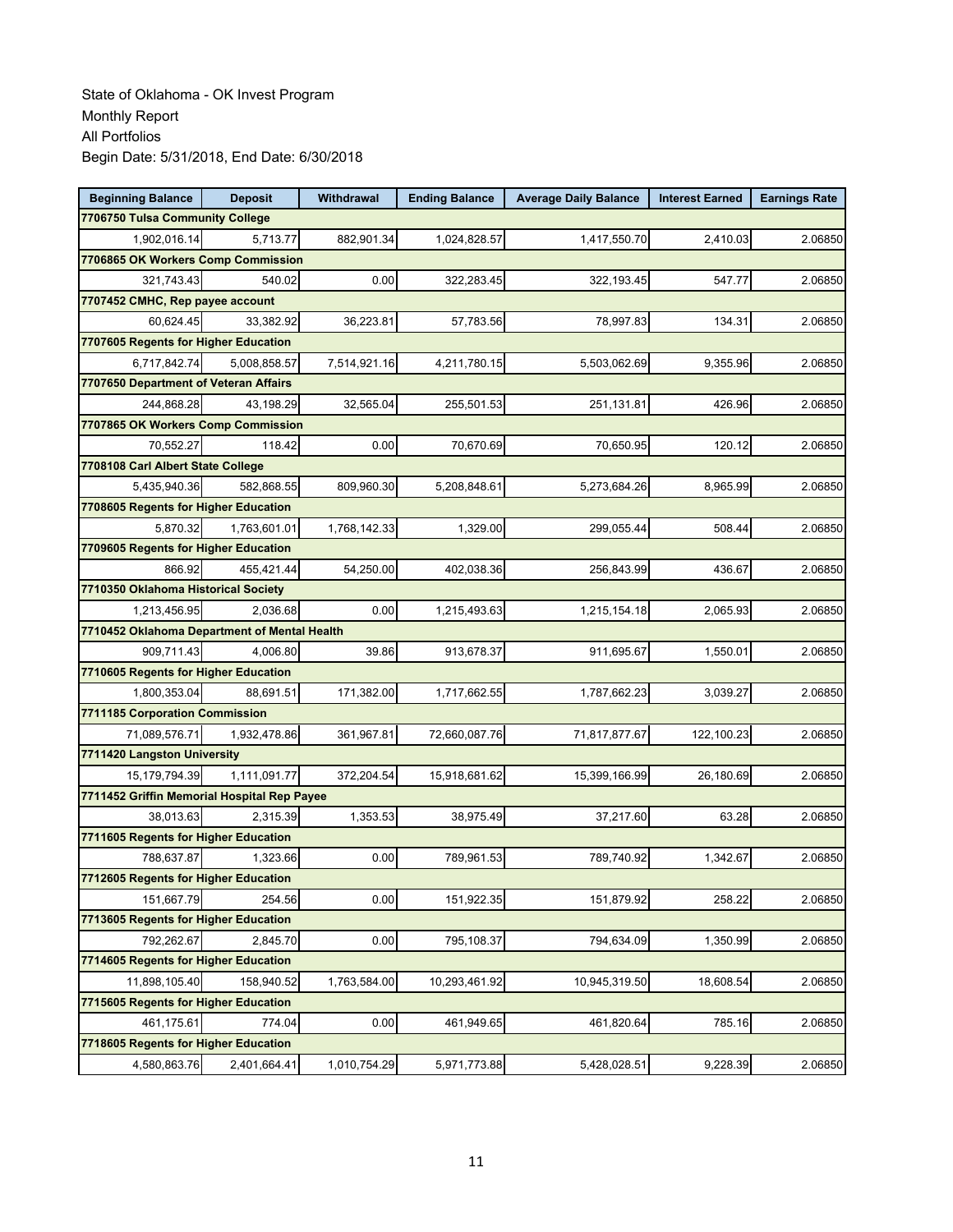| <b>Beginning Balance</b>                       | <b>Deposit</b>             | Withdrawal    | <b>Ending Balance</b> | <b>Average Daily Balance</b> | <b>Interest Earned</b> | <b>Earnings Rate</b> |  |  |  |
|------------------------------------------------|----------------------------|---------------|-----------------------|------------------------------|------------------------|----------------------|--|--|--|
| 7719605 Regents for Higher Education           |                            |               |                       |                              |                        |                      |  |  |  |
| 34,494.37                                      | 97.88                      | 0.00          | 34,592.25             | 34,573.27                    | 58.78                  | 2.06850              |  |  |  |
| 7723623 Seminole State College                 |                            |               |                       |                              |                        |                      |  |  |  |
| 555,229.73                                     | 647,380.31                 | 710,273.62    | 492,336.42            | 470,911.19                   | 800.61                 | 2.06850              |  |  |  |
| 7725100 Cameron University                     |                            |               |                       |                              |                        |                      |  |  |  |
| 3,403,641.57                                   | 83,757.86                  | 311,769.35    | 3,175,630.08          | 3,311,087.16                 | 5,629.30               | 2.06850              |  |  |  |
| 7730230 East Central University                |                            |               |                       |                              |                        |                      |  |  |  |
| 9,325,725.80                                   | 190,672.23                 | 493,619.30    | 9,022,778.73          | 9,089,537.18                 | 15.453.46              | 2.06850              |  |  |  |
| 7730830 Department of Human Services           |                            |               |                       |                              |                        |                      |  |  |  |
| 171,032.36                                     | 4,691.99                   | 5,548.98      | 170,175.37            | 171,538.44                   | 291.64                 | 2.06850              |  |  |  |
| 7740605 Regents for Higher Education           |                            |               |                       |                              |                        |                      |  |  |  |
| 15,816,687.40                                  | 3,550,229.34               | 11,075,308.65 | 8,291,608.09          | 10,730,054.98                | 18,242.56              | 2.06850              |  |  |  |
| 7741241 Redlands Community College             |                            |               |                       |                              |                        |                      |  |  |  |
| 809,500.41                                     | 194,352.03                 | 146,868.80    | 856,983.64            | 777,964.01                   | 1,322.65               | 2.06850              |  |  |  |
| 7745605 Regents for Higher Education           |                            |               |                       |                              |                        |                      |  |  |  |
| 428,398.11                                     | 575.50                     | 331,590.00    | 97,383.61             | 218,870.69                   | 372.11                 | 2.06850              |  |  |  |
| 7747470 Murray State College                   |                            |               |                       |                              |                        |                      |  |  |  |
| 2,967,889.82                                   | 1,358,233.49               | 3,902,160.77  | 423,962.54            | 2,434,151.83                 | 4,138.39               | 2.06850              |  |  |  |
| 7750350 Oklahoma Historical Society            |                            |               |                       |                              |                        |                      |  |  |  |
| 775,182.98                                     | 301,580.00                 | 3,063.30      | 1,073,699.68          | 932,012.12                   | 1,584.55               | 2.06850              |  |  |  |
|                                                | 7750531 Rose State College |               |                       |                              |                        |                      |  |  |  |
| 12,731,996.51                                  | 232,564.38                 | 532,132.78    | 12,432,428.11         | 12,575,893.00                | 21,380.74              | 2.06850              |  |  |  |
| 7751485 Northeastern State University          |                            |               |                       |                              |                        |                      |  |  |  |
| 15,225,583.42                                  | 1,941,947.22               | 1,530,624.85  | 15,636,905.79         | 15,453,730.64                | 26,273.46              | 2.06850              |  |  |  |
| 7752485 Northeastern State University          |                            |               |                       |                              |                        |                      |  |  |  |
| 2,467,163.62                                   | 4,222.02                   | 0.00          | 2,471,385.64          | 2,470,681.97                 | 4,200.50               | 2.06850              |  |  |  |
| 7765665 Southwestern Oklahoma State University |                            |               |                       |                              |                        |                      |  |  |  |
| 8,659,952.30                                   | 720,325.95                 | 1,766,491.46  | 7,613,786.79          | 8,278,227.77                 | 14,074.12              | 2.06850              |  |  |  |
| 7790041 Western Oklahoma State University      |                            |               |                       |                              |                        |                      |  |  |  |
| 67,398.15                                      | 55,017.62                  | 82,672.97     | 39,742.80             | 40,521.08                    | 68.89                  | 2.06850              |  |  |  |
| 7790120 University of Central Oklahoma         |                            |               |                       |                              |                        |                      |  |  |  |
| 932,521.90                                     | 835,686.91                 | 1,132,252.47  | 635,956.34            | 1,244,983.26                 | 2,116.64               | 2.06850              |  |  |  |
| 7790230 East Central University                |                            |               |                       |                              |                        |                      |  |  |  |
| 402,471.88                                     | 316,215.86                 | 424,847.29    | 293,840.45            | 278,474.97                   | 473.45                 | 2.06850              |  |  |  |
| 7790241 Redlands Community College             |                            |               |                       |                              |                        |                      |  |  |  |
| 41,571.92                                      | 161,351.81                 | 88,666.72     | 114,257.01            | 70,969.98                    | 120.66                 | 2.06850              |  |  |  |
| 7790470 Murray State College                   |                            |               |                       |                              |                        |                      |  |  |  |
| 10,919.71                                      | 103,023.88                 | 84,385.50     | 29,558.09             | 45,495.56                    | 77.35                  | 2.06850              |  |  |  |
| 7790485 Northeastern State University          |                            |               |                       |                              |                        |                      |  |  |  |
| 1,177,293.67                                   | 555,897.94                 | 787,076.92    | 946,114.69            | 1,097,226.51                 | 1,865.44               | 2.06850              |  |  |  |
| 7790490 Northern Oklahoma College              |                            |               |                       |                              |                        |                      |  |  |  |
| 550,513.04                                     | 204,545.49                 | 257,643.34    | 497,415.19            | 566,592.50                   | 963.28                 | 2.06850              |  |  |  |